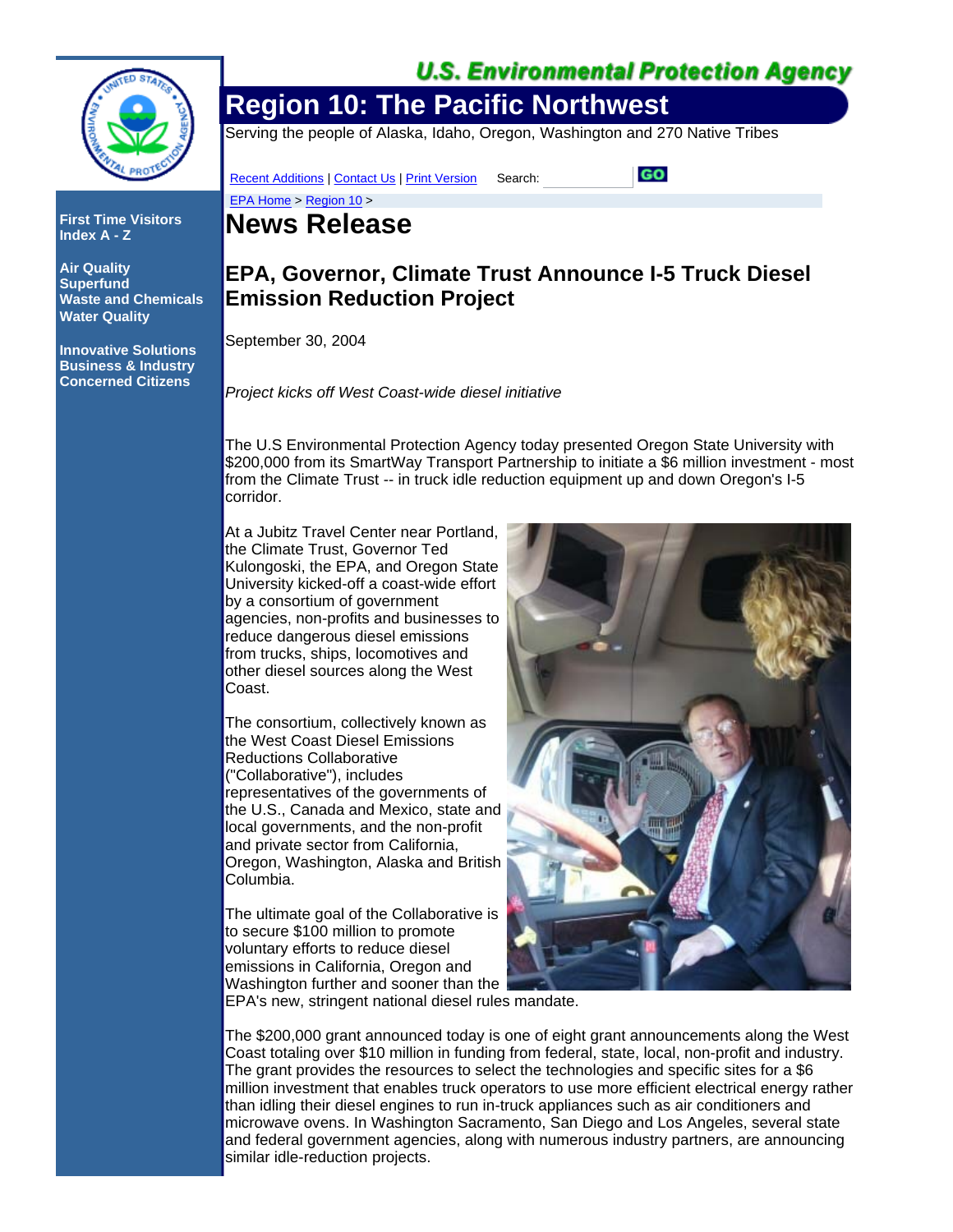Emissions from the West Coast's numerous diesel sources - trucks, buses, ships and boats, locomotives, agricultural equipment, construction equipment and generators expose West Coast residents to extremely unhealthy air. Some estimates suggest that up to 85 percent of the lifetime cancer risk citizens face from air toxins comes from diesel emissions. These pollutants also contribute to unhealthy levels of fine particles and ozone, or smog. Fine particles have been associated with an increased risk of premature mortality, hospital admissions for heart and lung disease, increased respiratory symptoms and other adverse effects.

The EPA's new national diesel regulations dramatically reduce emissions from trucks, trains, construction and agricultural equipment, large-scale diesel generators, and marine vessels. When fully implemented, these new rules will reduce diesel emissions up to 99 percent. However, unlike other areas of the country, along the West Coast diesel emissions are the primary air pollutants of concern for regulators and health professionals.



"Diesel emission reductions represent one of the most important opportunities to achieve rapid and cost-effective health and environmental benefits on the West Coast," said Julie Hagensen, deputy administrator of the U.S. EPA's Pacific Northwest Office in Seattle.

"Reducing diesel emissions will decrease the

incidence of asthma and improve overall air quality. Efforts like today's I-5 idle reduction project will combine with others to provide cleaner air from San Diego to Seattle."

"Last year, the Governors of Washington, California, and I initiated the Global Warming initiative because we knew that the issue of global warming is too big to tackle through an individual state-by-state effort," said Governor Ted Kulongoski. "I am pleased that the federal government, local government, business and non-profits have joined our commitment to curb global warming by tackling diesel emissions along the I-5 corridor. The result will be cost savings for truckers and cleaner air for us all."

"Implementing new idle-reduction technology at truck stops is a great solution to climate change," said Mike Burnett, executive director of the Climate Trust in Portland, Ore. "This project significantly reduces carbon dioxide emissions from trucks parked at truck stops by using a more efficient energy source to meet truckers' needs." The Climate Trust will be investing \$2.2 million of carbon dioxide offset funding for implementation of the idlereduction technology in Oregon and Washington.

"This project represents the very best in public private partnerships where both economic and environmental interests are served," said Mark Reeve, Chair of the Oregon Environmental Quality Commission. "DEQ is proud to be a part of this innovative solution that saves fuel and reduces air pollution by reducing truck engine idling yet still providing needed services for truck operators."

The Collaborative builds on diesel emissions reductions targets in the EPA's on-road and non-road rules, and the success of EPA's Clean School Bus USA Initiative, California's Carl Moyer Clean Engine Incentive Program, Washington's Diesel Solutions Program, Oregon's Business Energy Tax Credit Program and other voluntary emissions reductions programs. Many diesel emission reduction technologies can reduce emissions of fine particles and other pollution by over 90 percent.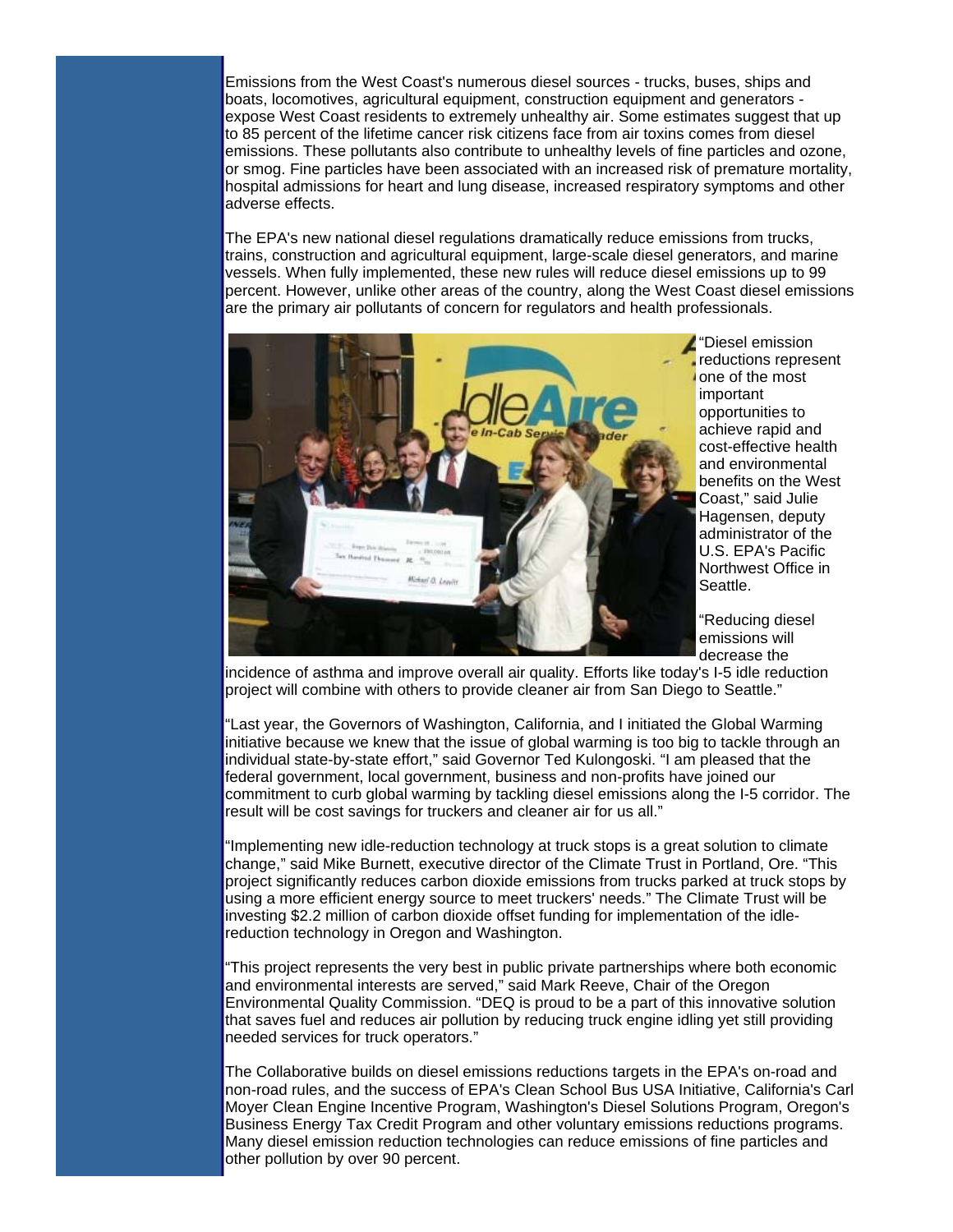Following are descriptions of other projects being announced today as part of the Collaborative:

- In Eugene OR, the Lane Regional Air Pollution Authority announced the investment of \$860,000 in the "Everybody Wins" Project that will reduce diesel emissions from idling trucks as part of the I-5 Corridor Truck Idle Reduction Initiative. The project provides infrastructure to purchase, install and maintain small auxiliary engines that use up to 90 percent less diesel and emit 75 percent less air pollution than idling trucks.
- The Washington Department of Ecology has received \$100,000 in funding through the EPA's SmartWay Transport Partnership for the I-5 Corridor Truck Idle Reduction Initiative. The Climate Trust will also be adding \$200,000 to this project.
- In Los Angeles, the EPA's SmartWay Transport Partnership in support of a West Coast I-5 Corridor Truck Idle Reduction Initiative has awarded the South Coast Air Quality Management District a \$100,000 grant to electrify truck stops. The South Coast Air District will match the EPA's funds.
- In Seattle, WA, Princess Cruises, the Port of Seattle, Puget Sound Clean Air Agency and Seattle City Light, along with the Collaborative, announced a proposed \$1.5 - 1.8 million shore power project. By hooking two cruise ships, the Diamond Princess and the Sapphire Princess, up to the Seattle electric grid, this project will reduce the air emissions from dockside cruise ships in Seattle by more than a third.
- In Bakersfield, the EPA and San Joaquin Valley Unified Air Pollution Control District announced a \$75,000 grant that will allow Burlington Northern and Santa Fe Railway Company and Union Pacific Railroad to retrofit several switcher locomotives in the San Joaquin Valley. Each company will contribute \$45,000 to install technology that switches engines off when they are not needed to reduce nitrogen oxides, sulfur dioxide and diesel particulate emissions. The project will reduce nitrogen oxide emissions approximately 2.5 tons annually.
- In Sacramento, the Sacramento Municipal Utility District, the Electric Power Research Institute, the EPA's SmartWay Transport Partnership, Sacramento Metropolitan Air Quality Management District, the California Energy Commission, the Department of Energy and numerous industry partners are combining a total of \$532,000 to install battery and grid powered electric air conditioners into trucks and electrification infrastructure at truck stops. The alternate power enables truck operators to use electrical energy for in-truck appliances like air conditioners and microwave ovens, instead of idling during rest periods.
- In San Diego, the EPA has awarded the San Diego County Air Pollution Control District \$150,000 for a diesel emissions reduction demonstration project. The project will investigate the costs and effectiveness of diesel retrofit technologies on heavyduty diesel vehicles that operate in the San Diego-Tijuana region.

###

For more information contact: Peter Murchie (503) 326-6554 murchie.peter@epa.gov www.epa.gov/air/westcoastdiesel

#### **Program contact:**

Bill Dunbar E-Mail: dunbar.bill@epamail.epa.gov Phone: (206) 553-1203

**Public Affairs Contacts** Sign up to receive Region 10 Press Releases

Press Officers